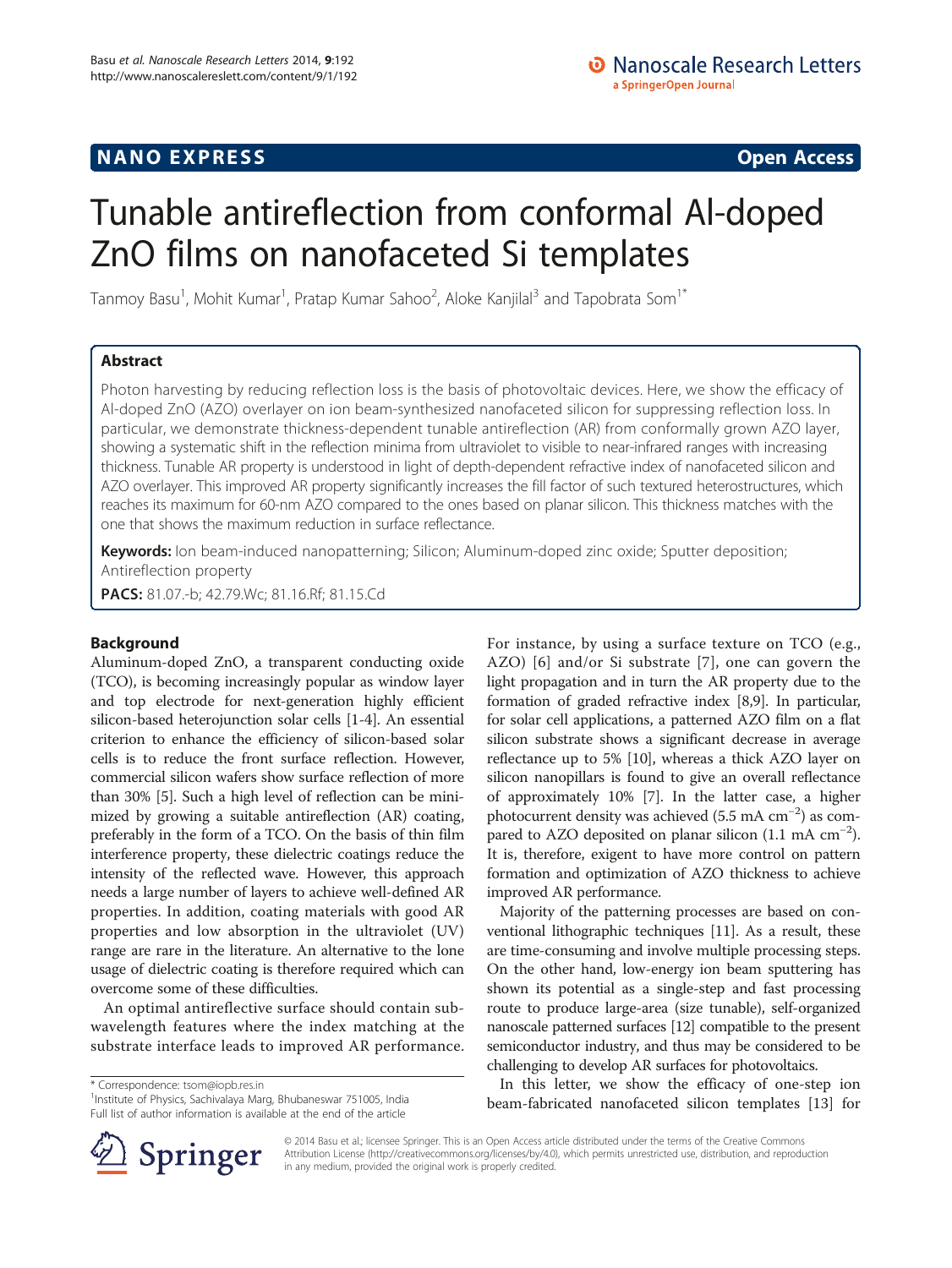growth of conformal AZO overlayer and correlate its thickness-dependent (in the range of 30 to 90 nm) AR property. We show that growth of an optimum AZO overlayer thickness can help to achieve maximum reduction in surface reflectance. As a possible application of such heterostructures in photovoltaics, photoresponsivity of AZO deposited on pristine and faceted Si has also been investigated. The results show that by using nanofaceted silicon templates, it is possible to enhance the fill factor (FF) of the device by a factor of 2.5.

## Methods

The substrates used in the experiments were cut into small pieces (area  $1 \times 1$  cm<sup>2</sup>) from a p-Si(100) wafer. An ultrahigh vacuum (UHV)-compatible experimental chamber (Prevac, Rogów, Poland) was used which is equipped with a five-axes sample manipulator and an electron cyclotron resonance (ECR)-based broad beam, filamentless ion source (GEN-II, Tectra GmbH, Frankfurt, Germany). Silicon pieces were fixed on a sample holder where a sacrificial silicon wafer ensured a low-impurity environment. The beam diameter and the fixed ionflux were measured to be 3 cm and  $1.3 \times 10^{14}$  ions cm<sup>-2</sup> s<sup>-1</sup>, respectively. Corresponding to this flux of  $500$ -eV  $Ar^+$  ions, the rise in sample temperature is expected to be nominal from room temperature (RT). Experiments were carried out at an ion incidence angle of 72.5° (with respect to the surface normal) and for an optimized fluence of  $3\times10^{18}$  ions  $\rm cm^{-2}$  to fabricate nanofaceted silicon templates. The substrates were immediately transferred to the sputtering chamber (base pressure  $3 \times 10^{-7}$  mbar) for growth of AZO overlayers. A commercial (purity 99.99%) target (Testbourne, Basingstoke, UK) composed of  $ZnO/Al_2O_3$  (2 wt.%) was used for deposition of AZO films at RT and at an optimized angle of 50°. During film growth, the argon gas flow rate was maintained at 30 sccm, resulting in the working pressure of  $5 \times 10^{-3}$  mbar. The distance from the sample to the target was 10 cm, and the pulsed dc power was maintained at 100 W. Figure 1 shows a schematic representation of the process flow towards the synthesis of nanofaceted silicon, and the growth of AZO overlayer on

the same thicknesses (in the range of 30 to 90 nm) was measured by using a surface profilometer (XP-200, Ambios Technology, Santa Cruz, CA, USA). Field emission scanning electron microscopy (SEM) (CarlZeiss, Oberkochen, Germany) was employed to study the sample microstructures and to ensure the uniformity of the structures. Sample morphologies were studied by using an atomic force microscope (AFM) (MFP3D, Asylum Research, Santa Barbara, CA, USA) in the tapping mode. AFM images were analyzed by using WSxM and Gwyddion softwares [\[14](#page-6-0),[15\]](#page-6-0). Crystallinity and phase identification of the films were investigated by X-ray diffraction (XRD) (D8-Discover, Bruker, Karlsruhe, Germany), whereas the optical reflectance measurements were carried out by using a UV-Vis-NIR spectrophotometer (3101PC, Shimadzu, Kyoto, Japan) in the wavelength range of 300 to 800 nm with unpolarized light. A specular geometry was used for these measurements where the incident light fell on the target at an angle of 45° with respect to the surface normal. Photoresponsivity studies were performed using a spectral response system (Sciencetech, Ontario, Canada) under air mass 0 and 1 sun illumination conditions in the spectral range of 300 to 800 nm. The incident light power was measured with a calibrated silicon photodiode at wavelengths below 1,100 nm, and the spectra were normalized to the power.

#### Results and discussion

Figure [2a](#page-2-0) shows the SEM image of a typical ion beamfabricated silicon template under consideration, manifesting distinct faceted morphology with striations on its walls. Corresponding AFM image, shown in Figure [2b](#page-2-0), indicates that the Si facets are oriented in the direction of incident ion beam. Analysis of this image provides rms roughness value of 52.5 nm, whereas the average silicon facet height turns out to be approximately 180 nm [[14](#page-6-0)]. Two-dimensional (2D) fast Fourier transform (FFT) image, obtained by using Gwyddion software, is depicted in the inset of Figure [2b](#page-2-0) where a clear anisotropy in the surface morphology is visible along the direction perpendicular to the ion beam projection onto the surface [[15](#page-6-0)].

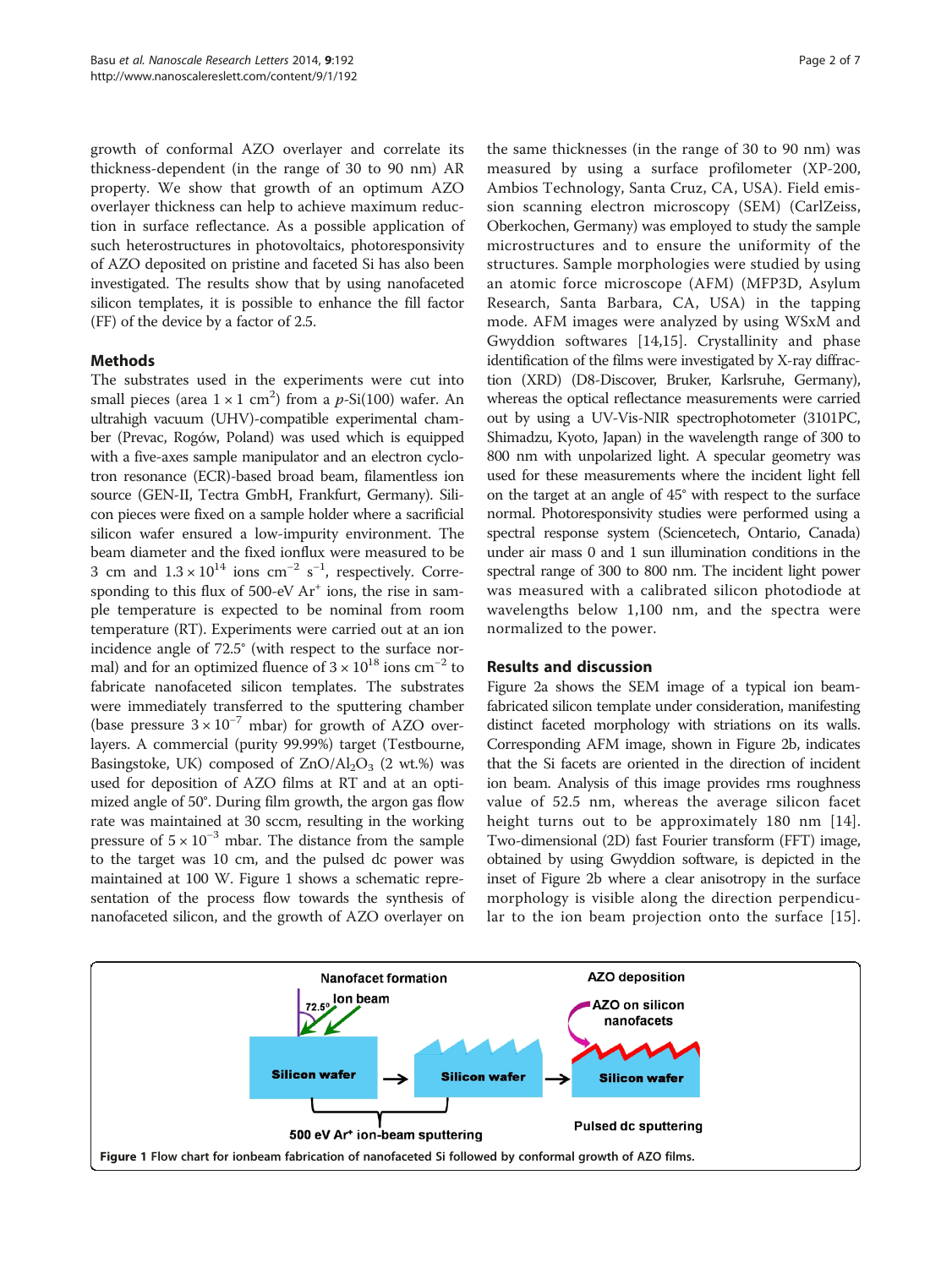<span id="page-2-0"></span>

One-dimensional (1D) power spectral density as well as autocorrelation function (not shown here), along both  $x$  and  $y$  directions, does not reveal any periodicity in the case of Si nanofacets. This corroborates well with the absence of any distinct spots symmetrically spaced about the central spot seen in the FFT image. Figure 2c,d depicts the morphologies of nanofaceted Si templates after deposition of AZO overlayers having nominal thicknesses of 30 and 75 nm, respectively. Both these images clearly manifest the conformal growth of AZO on Si facets, albeit with increasing AZO thickness, sharpness of the facets reduces and they gradually transform from conical shapes into rod-like structures. Figure 2d documents the existence of nanoscale grains on the conformally grown AZO facets.

The elemental composition of these samples was studied by energy dispersive X-ray spectrometry (EDS) analysis which does not reveal the presence of any metallic impurity in these facets. A representative EDS spectrum corresponding to the 60-nm-thick AZO film on nanofaceted Si is depicted in Figure [3a](#page-3-0). Thickness-dependent EDS study demonstrates that concentration of Zn increases with increasing film thickness, while that of silicon decreases rapidly (Figure [3](#page-3-0)b). Subsequent elemental mapping exhibits Zn-rich apex of the conformally grown AZO faceted structures. Morphological evolution for AZO overlayer of more than 75 nm thick is not presented here since the reflectance minimum goes beyond the spectral range (will be discussed later). Crystalline nature of the AZO overlayers was revealed from XRD studies (Figure [3](#page-3-0)c), where the appearance of only one peak, in addition to the substrate silicon signal (not shown), can be attributed to the oriented nature of grains. This peak, at all thicknesses, matches well with the (002) reflection of the hexagonal wurzite phase of AZO indicating a preferential growth along the c-axis [\[16\]](#page-6-0). The average grain size determined from Scherrer's formula is seen to grow bigger with increasing AZO thickness [\[17\]](#page-6-0). This corroborates well with the grain size analysis performed on the basis of the SEM studies.

The key result is the change in surface reflectance with increasing AZO thickness on nanofaceted Si templates (Figure [4](#page-3-0)). In particular, it presents the reflectance data of pristine and faceted silicon along with those obtained from AZO films of varying thicknesses (Figure [3](#page-3-0)a). Due to the faceted structures, the calculated average residual reflectance [\[18\]](#page-6-0), over the spectral range of 300 to 800 nm, reduces by 58.5% (compared to that of pristine Si). It is evident from Figure [3a](#page-3-0) that upon coating the Si template (nanofaceted Si substrate) by a 30-nm-thick AZO film, it exhibits a low average residual reflectance of 6.4%, whereas the conformally grown 60-nm-thick AZO film leads to a further reduction down to 3.1%. However, an increased film thickness of 75 nm causes a nominal increase in the average residual reflectance up to 3.8% which increases further for thicknesses higher than this. A careful observation of the reflectance spectra reveals that the local reflectance minimum of each spectrum (corresponding to different AZO film thicknesses) gets red shifted (Figure [3](#page-3-0)b). For instance, the 30-nm-thick AZO film shows reflectance below 1% for a spectral range of 385 to 445 nm with a local minimum of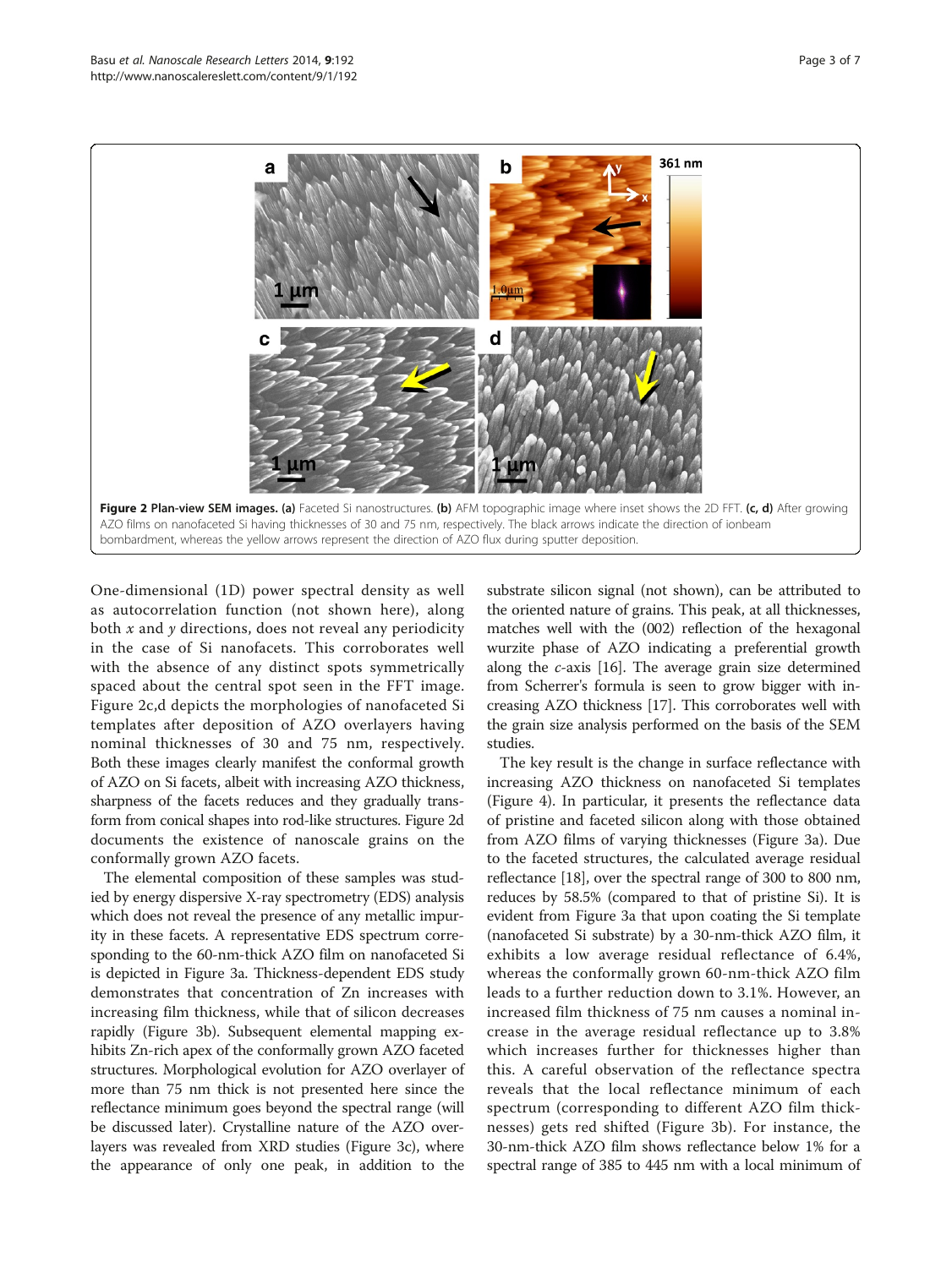<span id="page-3-0"></span>

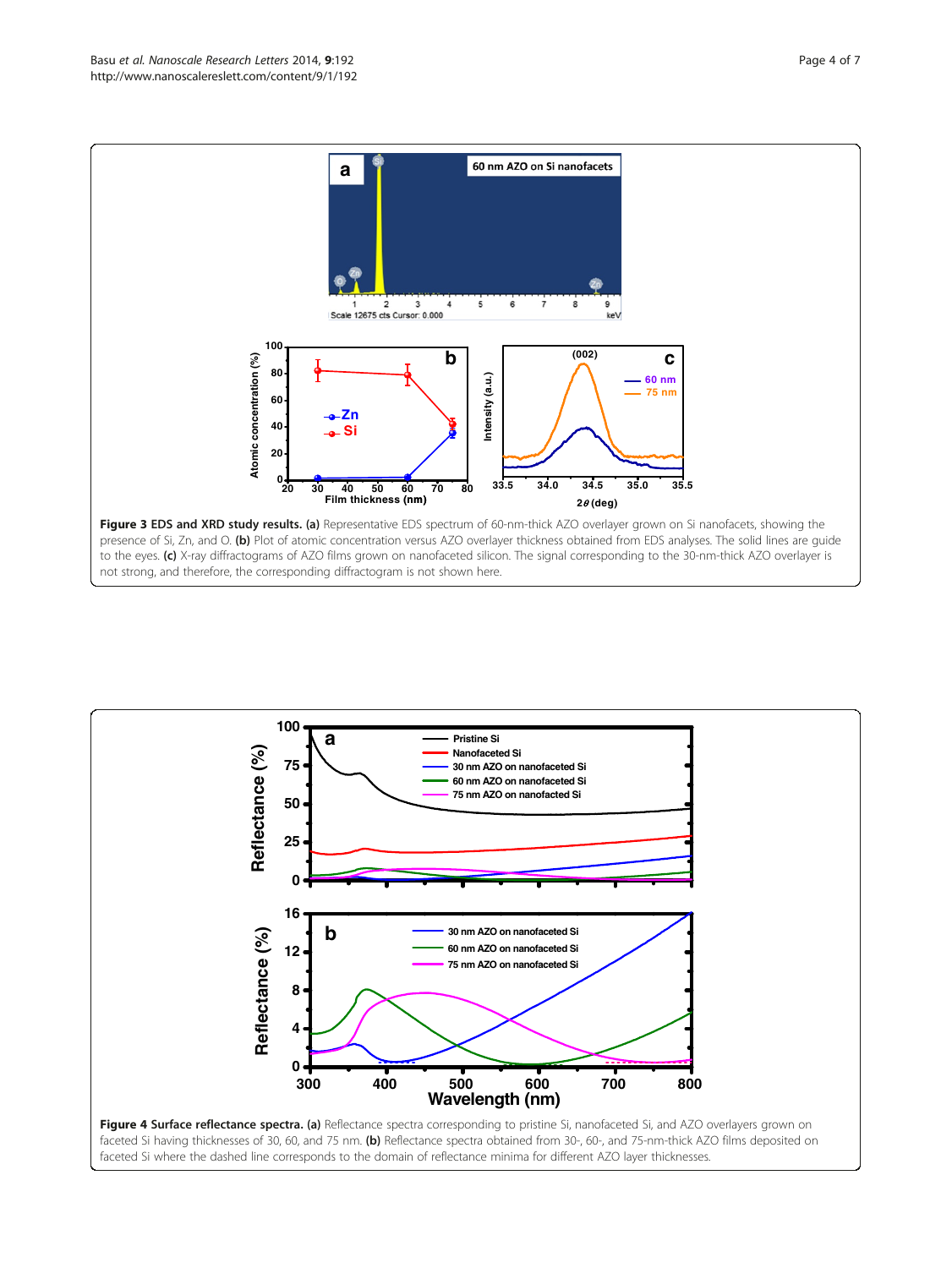approximately 0.5% at 415 nm. Likewise, for the 60-nmthick overlayer, this range shifts to 530 to 655 nm and the minimum reflectance is found to be approximately 0.3% at 585 nm. Further increase in AZO layer thickness (75 nm) leads to the minimum reflectance of approximately 0.5% at 745 nm. Such shifts in the local minima were previously reported by Boden et al. [[19](#page-6-0)] for an antireflective silicon surface. Thus, one can infer that tunable AR property of conformally grown AZO films on nanofaceted Si templates can be achieved by varying the thickness and there exists a critical thickness (60 nm in the present case) which exhibits the best AR performance over the given spectral range (300 to 800 nm).

It may be mentioned that effect of the experimental geometry was tested by subsequent measurement of the surface reflectance after giving a perpendicular rotation to the samples. However, no difference in the reflectance values (within the experimental error) was observed in both cases. To understand this behavior, we calculated the average aspect ratio of the faceted structures (i.e., height/lateral dimension) along  $x$  and  $y$  directions which turned out to be 0.25 and 0.24, respectively. It is well known that reflectance depends on the aspect ratio of the surface features [[20](#page-6-0)]. Thus, the observed absence of change in surface reflectance, due to different directions of incident light, can be attributed to the comparable aspect ratio of the faceted structures along  $x$  and  $y$ directions.

Figure 5 shows RT photoresponsivity of two sets of samples, viz. 30-nm AZO deposited on pristine and faceted silicon. It is observed that the photoresponsivity reduces in the case of the latter one in the projected wavelength range. Different parameters such as short-circuit current densities  $(J_{\rm SC})$ , open-circuit voltages ( $V_{\rm OC}$ ), and FF for the above samples are summarized in Table 1 under



Table 1 Different photovoltaic parameters obtained from various AZO overlayer thicknesses grown on silicon substrates

| Sample                                | $J_{SC}$ (mA/cm <sup>2</sup> ) | $V_{\Omega C}(V)$ | FF    |  |
|---------------------------------------|--------------------------------|-------------------|-------|--|
| 30-nm AZO on pristine Si <sup>a</sup> | $1.24 \times 10^{-3}$          | 0.133             | 0.142 |  |
| 30-nm AZO on nanofaceted Si           | $3.0 \times 10^{-2}$           | 0.075             | 0.279 |  |
| 60-nm AZO on nanofaceted Si           | $5.35 \times 10^{-2}$          | 0.087             | 0.361 |  |
| 75-nm AZO on nanofaceted Si           | $37.57 \times 10^{-2}$         | 0.055             | 0252  |  |

<sup>a</sup>Higher AZO thicknesses (beyond 30 nm) deposited on planar silicon substrate did not show any significant photoresponsivity.

air mass 0 and 1 sun illumination condition for other AZO thicknesses as well. The FF is defined as  $FF = (V_M J_M)$  $(V<sub>OC</sub>J<sub>SC</sub>)$ , where  $V<sub>M</sub>J<sub>M</sub>$  is the maximum power density. From Table 1, one can see that the FF increases by a factor of 2 in the case of AZO overlayer grown on faceted silicon as compared to the one on pristine silicon, whereas  $V_{OC}$  is found to be half the value obtained from the latter one. In addition,  $J_{SC}$  becomes 1 order of magnitude higher in the case of AZO-coated faceted silicon, and the same trend is followed for higher AZO thicknesses. From Table 1, it is observed that the FF reaches maximum at 60-nm AZO on faceted silicon (0.361) as compared to others. This improvement in FF can be attributed to the effective light trapping in the visible region in the case of conformally grown AZO films on nanofaceted silicon template [\[21](#page-6-0)]. This would ensure the usage of more photogenerated power, leading to an increase in the cell efficiency. Such enhancement in light trapping is found to be directly associated with the enhanced AR property of the same film (inset of Figure 5). However, the reduced  $V_{\text{OC}}$  can be attributed to the existence of defect centers in the native oxide at the AZO/Si interface and ion beam-produced traps on silicon facets. It may be mentioned that AZO/Si heterostructures, in general, yield low FF values and can be improved by using nanofaceted silicon substrates [[22](#page-6-0)]. Thus, our experimental results suggest that besides tunable AR property (Figure [4\)](#page-3-0), FF can also be improved by adjusting the AZO overlayer thickness.

Compared to the inverted pyramid approach [\[23,24](#page-6-0)], which yields reflectance values between 3% and 5% for an optimized AR coating thickness between 400 and 1,000 nm, our results show a better (by a factor of 10) performance with a smaller (30 to 75 nm) AZO film thickness. Among the available techniques reported in the literature, our novel approach of fabricating faceted nanostructures is simple and can be seamlessly integrated with the modern thin film solar cell technology for better photon harvesting with the help of proper understanding of AR property of AZO films. For a flat surface having an AR overlayer, using Fresnel's reflection formula, we measured the reflectance at different wavelengths. It is observed that with varying film thickness, the position of the reflection minima shifts, while a change in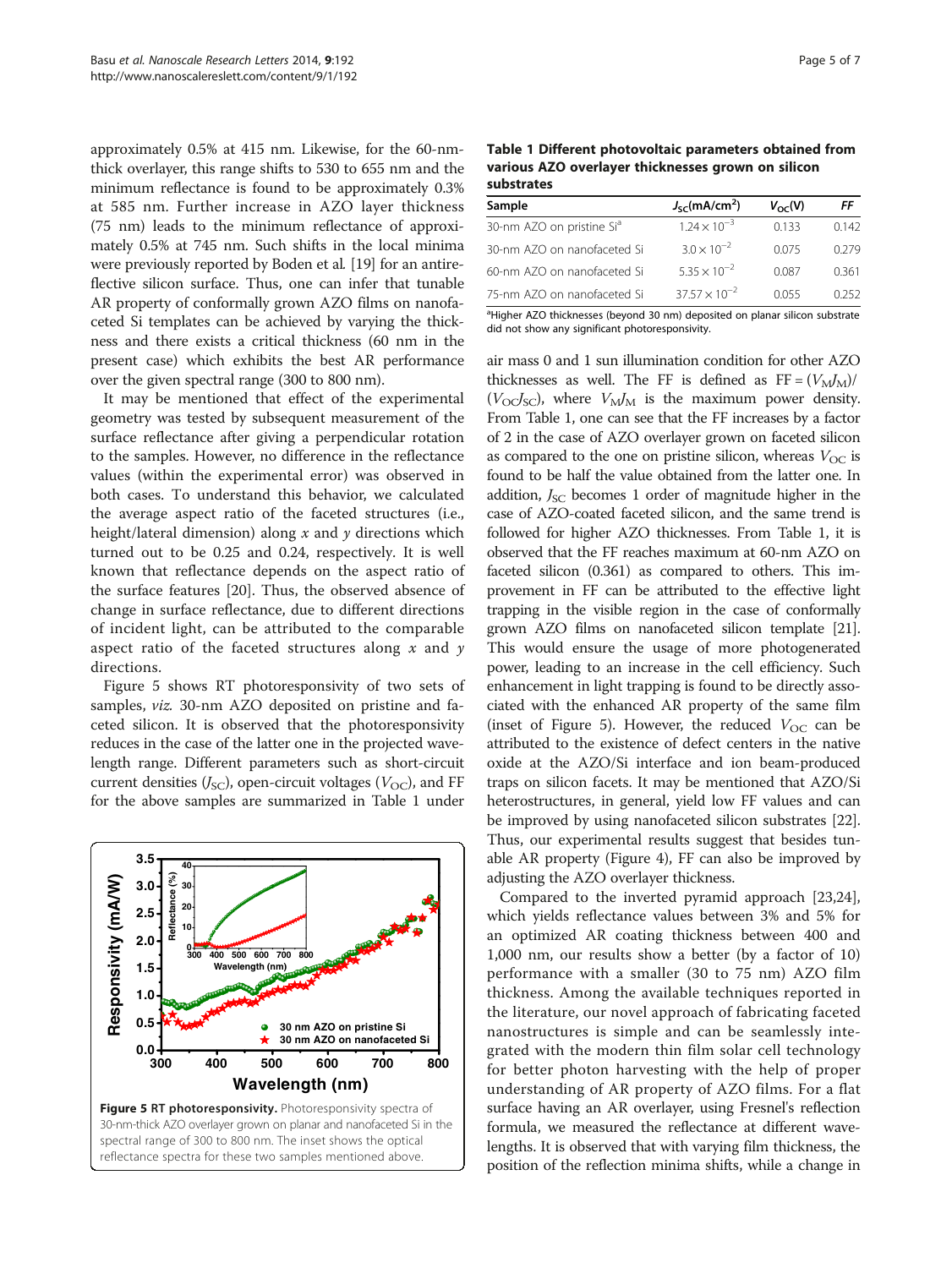<span id="page-5-0"></span>the refractive index modifies the amount of surface reflectance [[25\]](#page-6-0). Although similar trends are quite evident, the experimentally observed average surface reflectance turns out to be much lower over the spectral range under consideration.

In order to explain these results, let us first try to understand the role of the Si template which is practically an ensemble of ion beam-fabricated self-organized conical nanofacets at the top of the Si substrate. It is known that grating on any surface can be used to achieve arbitrary refractive index if the geometry of the grating structures can be tuned. For instance, if we consider a binary grating, its effective refractive index,  $n_{\text{eff}}$ , can be expressed as  $n_{\text{eff}} = (n_1 - 1)DC + 1$ , where  $n_1$  is the refractive index of the grating and DC is the duty cycle and is defined as the ratio of the grating line width to the grating period [\[26\]](#page-6-0). If the surrounding medium is taken as air and the grating is of the same material as the substrate, the optimized duty cycle (to meet the AR criterion) can be timized duty cycle (to meet the AK criterion) can be<br>expressed as  $DC = \frac{\sqrt{n_2-1}}{n_2-1}$  where  $n_2$  is the refractive index of the substrate [\[26](#page-6-0)]. Such binary gratings are expected to exhibit the AR property over a very narrow spectral range. This range can be broadened by continuous tuning of the refractive index  $(n_{\text{eff}})$  between the two surrounding media. This would essentially mean a continuous change in DC along the depth (from the apex towards the base of the facets) of the grating lines, which is possible to be achieved by having tapered/conical gratings. When the grating and the substrate materials are the same, the matching of refractive index at the substrate interfaces can exhibit highly improved AR property [[27](#page-6-0)]. This explains the enhanced AR performance observed here for the faceted Si surface formed on the Si substrate. Following the same argument, further improved AR performance is expected due to the conformal growth of an AZO overlayer on nanofaceted Si template. Indeed, the experimental findings confirm the same where increasing AZO thickness leads to a systematic red shift in the reflection minima. However, such small variations in the thickness may not be sufficient to cause any significant difference in depth-dependent change of the effective refractive index for the AZO-coated faceted Si template which corroborates well with the experimentally measured reflectance minima values.

### Conclusions

In conclusion, we show that conformally grown AZO films on ion beam-fabricated self-organized nanofaceted Si templates can work in tandem to yield improved AR performance. It is observed that tunable AR property can be achieved by varying the thickness of AZO overlayer and there exists a critical thickness (60 nm in the present case) which exhibits the best AR performance over the

given spectral range (300 to 800 nm). Reduction in surface reflectance for Si templates can be understood in light of gradient refractive index effect arising from a continuous change in the effective refractive index along the depth (from the apex towards the base of the facets) and refractive index matching at the substrate interface because of self-organized nanofaceted Si structures. Following the same argument, further enhancement in the AR performance is observed due to conformal growth of AZO overlayers on Si templates. This is accompanied by a thickness-dependent systematic red shift in the reflection minima. The fabricated AZO/Si heterostructures, both on planar and faceted silicon, show significant photoresponsivity where thickness-dependent fill factor increases by a factor up to 2.5 owing to improved light absorption in the latter case. This study indicates that conformally grown AZO overlayer on nanofaceted silicon may be a promising candidate as AR coatings by optimizing the process parameters.

#### Competing interests

The authors declare that they have no competing interests.

#### Authors' contributions

TB performed irradiation experiments and data analysis besides writing the manuscript. MK and PKS performed some additional experiments followed by critical data analysis. AK helped in data analysis and contributed in the writing of the manuscript. TS conceived the idea, supervised the research, and incorporated the final corrections into the manuscript. All authors read and approved the final manuscript.

#### Acknowledgments

The authors would like to thank D. P. Datta from Institute of Physics, Bhubaneswar for his help during preparation of the revised manuscript and Pravakar Mallick from National Institute of Science Education and Research for his help during the SEM measurements.

#### Author details

<sup>1</sup> Institute of Physics, Sachivalaya Marg, Bhubaneswar 751005, India. <sup>2</sup>National Institute of Science Education and Research, Sachivalaya Marg, Bhubaneswar 751005, India. <sup>3</sup>Department of Physics, School of Natural Sciences, Shiv Nadar University, Gautam Budh, Nagar, Uttar Pradesh 203207, India.

#### Received: 12 March 2014 Accepted: 12 April 2014 Published: 26 April 2014

#### References

- 1. Schulze K, Maennig B, Leo K, Tomita Y, May C, Hüpkes J, Brier E, Reinold E, Bäuerle P: Organic solar cells on indium tin oxide and aluminum doped zinc oxide anodes. Appl Phys Lett 2007, 91:073521.
- 2. Murdoch GB, Hinds S, Sargent EH, Tsang SW, Mordoukhovski L, Lu ZH: Aluminum doped zinc oxide for organic photovoltaics. Appl Phys Lett 2009, 94:213301.
- 3. Lu JG, Ye ZZ, Zeng YJ, Zhu LP, Wang L, Yuan J, Zhao BH, Liang QL: Structural, optical, and electrical properties of (Zn, Al)O films over a wide range of compositions. J Appl Phys 2006, 100:073714.
- 4. Lupan O, Shishiyanu S, Ursaki V, Khallaf H, Chow L, Shishiyanu T, Sontea V, Monaico E, Railean S: Synthesis of nanostructured Al-doped zinc oxide films on Si for solar cells applications. Sol Energy Mater Sol Cells 2009, 93:1417.
- 5. Strehlke S, Bastide S, Levy-Clénment C: Optimization of porous silicon reflectance for silicon photovoltaic cells. Sol Energy Mater Sol Cells 1999, 58:399.